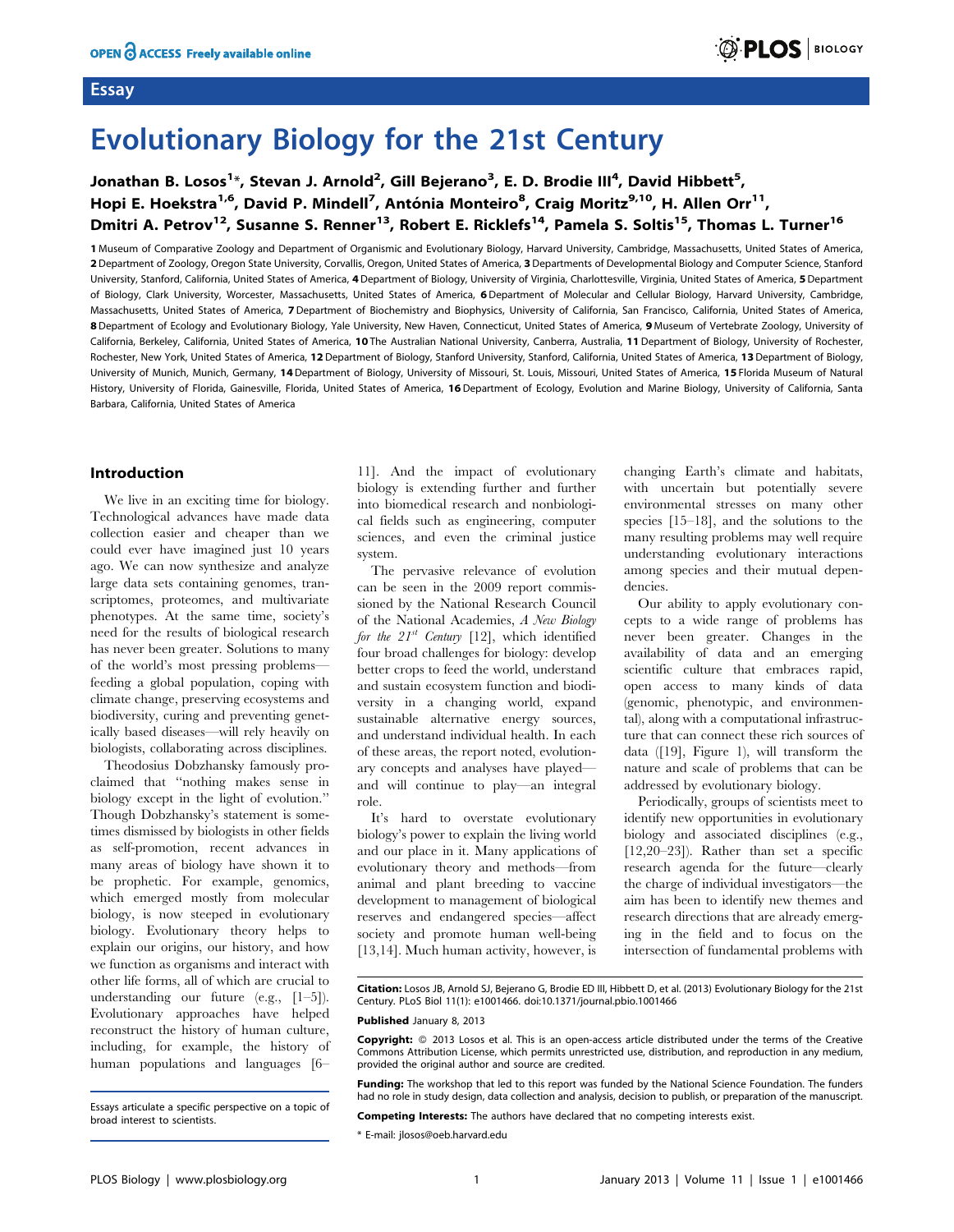

Figure 1. Evolutionary biology is being transformed by increasing access to burgeoning data on variation in genomes, organisms, and the environment. All this can be connected to the Tree of Life (phylogeny), from populations to entire clades, and is enabled by new protocols and networks in biodiversity informatics. doi:10.1371/journal.pbio.1001466.g001

new technologies and methods. In the following sections, we briefly highlight some key applications of evolutionary biology, provide examples of emerging research areas, and identify infrastructure and training needs.

## Evolutionary Applications

#### Evolutionary Medicine

The new field of ''evolutionary medicine'' [24–26] posits that understanding our evolutionary past can inform us of the causes of perplexing common diseases. For instance, diabetes and autoimmune diseases such as asthma may represent mismatches between evolutionary adaptation to the environments in which humans evolved and current conditions. In addition, some age-related conditions, such as cancer, can be understood as the outcome of selection for early reproduction, when humans faced dying of disease or predation at an early age. This long-term selection on the cellular machinery to optimize growth and survival through early reproduction may now explain the prevalence of cancer late in life, a modern malaise that emerges because of the recent, rapid extension of postreproductive lifespan [27]. Aside from providing explanations for the occurrence of diseases, the field of evolutionary medicine is also concerned with suggesting strategies for slowing the evolution of resistance in pathogen populations [28–30]; strategies to improve public health and reduce the incidence of common diseases [31,32]; prediction of diseases that may emerge

from recent host-shifts to humans [33]; discovery, design, and enhancement of drugs and vaccines (e.g., [34]); and understanding the role of the microbiome in human health [35].

#### Feeding the Human Population

Feeding the rapidly growing human population, especially with increasing stress on agricultural systems from climate change, continues to be a major challenge. The green revolution, from the 1950s onwards, rested on selective plant breeding for larger yields and was underpinned by evolutionary theory [36]. Currently, the trend is to rely on biotechnology to introduce either herbicide resistance genes or herbivore-directed toxins, such as Bt, to combat crop competitors and herbivores, respectively, and thus promote increasing yields [37]. Unfortunately, genetically modified crops are genetically uniform and so do not represent a long-term solution against the evolution of either herbicide or Bt resistance. In addition, these herbicide resistance or toxin genes can be transferred to other nontarget species through pollen-mediated hybridization, rendering them resistant or toxic as well [38]. The agriculture of the future must incorporate evolutionary thinking to reduce the evolution of resistance and the risk of pathogen outbreaks. Maintaining genetic diversity in crop and animal production systems considerably reduces these risks [38].

#### Sustaining Biological Diversity

Evolutionary approaches have often been applied to the conservation of species and ecosystems [13,39–42]. Linking spatial data on phenotypes, genomes and environments in a phylogenetic context allows us to identify and name Earth's diverse life forms. This linkage, in turn, helps to provide the basic units needed to quantify taxonomic diversity and to pursue its conservation. Determining phylogenetic relationships among species allows us to identify their unique adaptations and provides the historical context to understand how they arose [43–45]. Evolutionary approaches also can be used to determine the origins of invasive species [46–48] and to help design effective remediation [49,50]. Collectively, understanding the distribution of current biodiversity and its evolutionary response to past environmental change is fundamental to mitigating effects of ongoing habitat loss and climate change [51]. Given the rate of anthropogenic climate change, evolutionary theory and experiments can help predict vulnerability (i.e., inability to adapt) of species and thus improve conservation strategies [52].

#### Computation and Design

Models of mutation, inheritance, and selection have inspired the development of computational evolutionary algorithms that are used to solve complex problems in many fields [53,54]. In particular, engineering and design processes have incorporated evolutionary computation, leading to improvements in design of cars, bridges, traffic systems robots, and wind turbine energy, among other applications [55–59].

#### Evolution and Justice

Genealogical relationships bear on many court cases. Is the defendant really the parent of the plaintiff? Does the evidence (e.g., blood, semen, or skin cells) at the crime scene tend to exonerate or implicate a suspect? Evolutionary methods, particularly population genetics, are now used frequently in forensics and court cases to test the link of crime scene evidence to individuals [60], and phylogenetic analyses have been vetted and accepted as valid and appropriate methods for determining facts of history in the United States criminal court system [61].

## Emerging Research and Future Challenges in Evolutionary Biology

Divining the direction of future scientific research is always fraught with difficulty. Nonetheless, we feel that it is possible to identify some general themes that will be important in coming years. We also present some examples of classic research problems that remain unsolved and that might well be the focus of future work, as well as new and important questions for which evolutionary approaches may be key.

#### New Theory

The flood of data in all areas of evolutionary biology poses important theoretical challenges: new kinds of theory are sometimes required to make sense of new kinds of data. We can already point to certain broad areas of evolutionary biology that will likely demand sustained theoretical work. These include the elaboration of more formal theories for evolutionary developmental biology (e.g., analysis of gene network evolution and modification); the more complete incorporation of the roles of epigenetics, behavior, and plasticity in models of trait evolution; analysis of units of selection; and attempts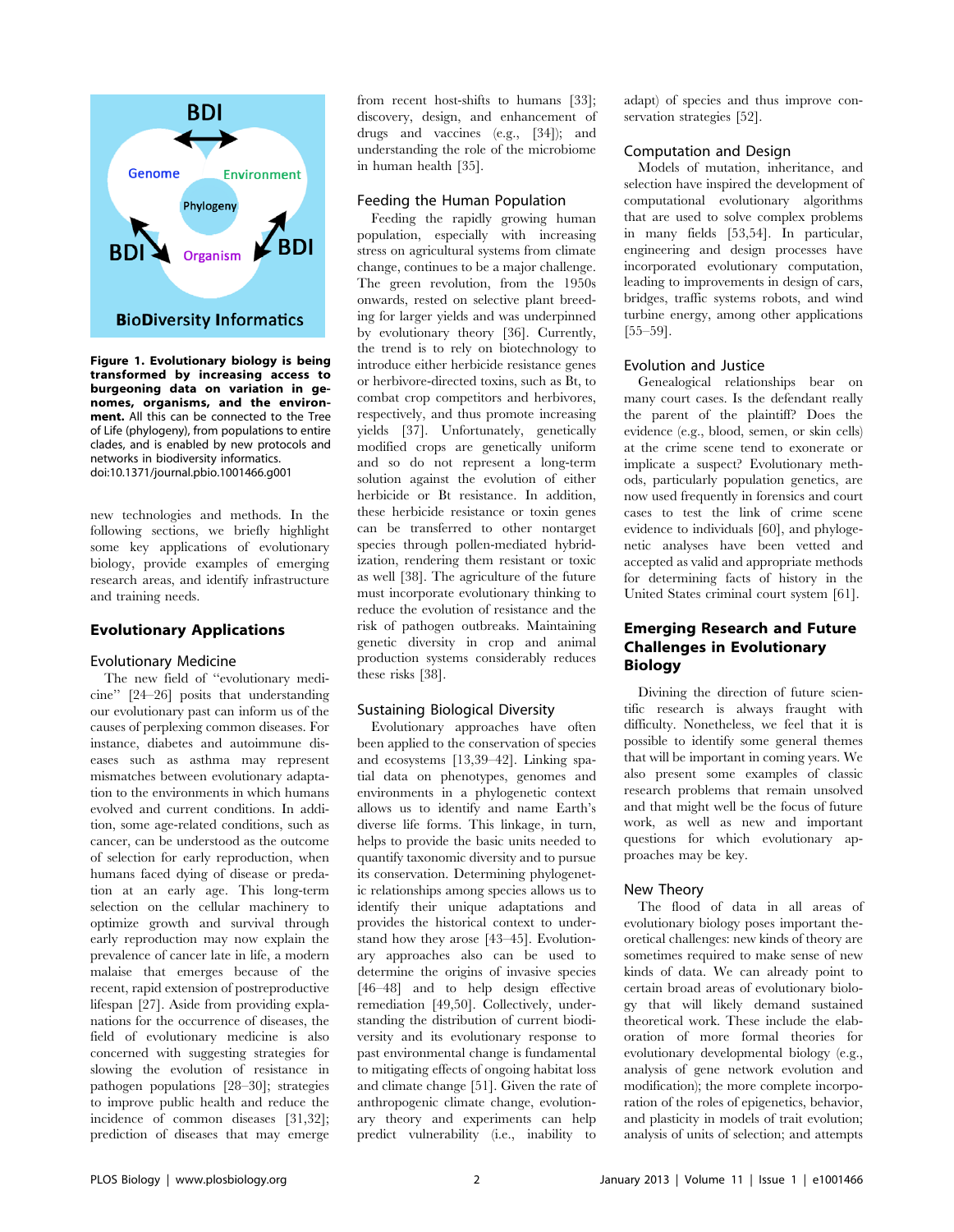to construct a quantitative and predictive theory that describes the genetic basis of adaptation. In other areas, problems will likely be more statistical than theoretical. Indeed, the enormous quantity of genome data poses serious statistical challenges even for fields that already possess strong theoretical foundations, such as evolutionary genetics.

### The Explosion and Diversity of Data

DNA sequencing can now generate whole-genome data not only for single representatives of a few species but for multiple individuals from multiple conspecific populations and even from entire communities. Such multilevel data are giving rise to whole new fields of study (e.g., population genomics and metagenomics) as well as to new theoretical, computational, and data management challenges.

One particularly exciting avenue of research afforded by new genomic technology is the possibility of directly observing the dynamics of evolution. In the last few years, genomic analyses of experimental evolution have yielded new understanding of how RNA molecules, viruses, and bacteria evolve (bacteria: [62,63]; virus: [64]; RNA molecules: [65]). This approach is now being applied to eukaryotic model systems such as C. elegans and yeast [66–68]. These efforts will continue to expand and will surely involve natural systems in field settings. Past evolution, for example, can be inferred from samples derived from ancient specimens, archived material in museum collections, lake sediments, and glacier cores. Contemporary evolution can be inferred from genomic sampling across seasons and years and can be detected in response to climatic disturbances such as El Niño events and to manmade environmental changes such as oil spills. In parallel with long-term ecological data (e.g., species abundance and distributions through time), we can now track genomic variation through ecological and evolutionary time. This capability, together with the realization that evolutionary change can occur on ecological timescales [69], provides an important new window on real-time evolution. Evolution on contemporary time scales is likely to be especially important in the context of evolving pathogens, pest resistance, and the response of organisms to rapid environmental change.

While the explosion of data on genome sequences has received the most attention, supplementing these data with information on the natural history of individuals, species, and their environments will be important. Core information from fieldcollected specimens always includes species identity and place and time of collection, but increasingly, this information is being enriched with links to field notes and phenotypic (e.g., images), behavioral (e.g., sounds), and genomic data in a variety of databases (e.g., Morphbank—http://www. morphbank.net/, Barcode of Life—http:// www.barcodeoflife.org/, Macaulay Library—http://macaulaylibrary.org/). Precise information on place, time, and reproductive stage can be integrated with data on local environmental conditions, often obtained from remote sensing [70]. The key is to connect information across repositories, such as natural history museums and genomic databases (Figure 2). Such efforts will also include observational data provided by the broader public [71].

#### Evolutionary Processes That Shape Genomic and Phenotypic Variation

The availability of genomic data from a remarkable range of species has allowed the alignment and comparison of whole genomes. These comparative approaches have been used to characterize the relative importance of fundamental evolutionary processes that cause genomic evolution and to identify particular regions of the genome that have experienced recent positive selection, recurrent adaptive evolution, or extreme sequence conservation [72–75]. Yet more recently, resequencing of additional individuals or populations is also allowing genome-wide population genetic analyses within species [76–82]. Such population-level comparisons will allow even more powerful study of the relative importance of particular evolutionary processes in molecular evolution as well as the identification of candidate genomic regions that are responsible for key evolutionary changes (e.g., sticklebacks [83], butterflies [84], Arabidopsis [85]). These data, combined with theoretical advances, should provide insight into long-standing questions such as the prevalence of balancing selection, the relative frequency of strong versus weak directional selection, the role of hybridization, and the importance of genetic drift. A key challenge will be to move beyond documenting the action of natural selection on the genome to understanding the importance of particular selective agents. For example, what proportion of selection on genomes results from adaptation to the abiotic environment, coevolution of species, sexual selection, or genetic conflict? Finally, as sequencing costs continue to drop and analytical tools improve, these same approaches may be applied to organisms that present intriguing evolutionary questions but were not tractable methodologically just a few years ago. The nonmodel systems of today may well become the model systems of tomorrow [86].

## Earth–Biosphere Interactions Over Vast Stretches of Time and Space

We are in the midst of a massive perturbation of natural communities as species respond to human-driven changes in climate and land cover. Beyond the challenge of understanding the capacity of species to respond (e.g., [51,87]) and the potential for dramatic state-shifts in the biosphere [17] lies the daunting problem of understanding the many interactions between community-scale ecological dynamics and evolution of traits within populations.

We now can also ask if evolution matters for ecosystem functioning. To date, most ecosystem studies have assumed that all individuals that compose a population within a community are equivalent ecologically. But individuals within a population are variable, and this variation may lead to ecological interactions that are in a continual state of evolutionary flux as ecologically driven evolutionary change feedbacks to alter the ongoing ecological interactions [88–90]. This evolutionary perspective on communities is an emerging area that will require the acquisition and analysis of large, temporal samples of genomic and phenotypic data, as well as the direct measurement of fitness. Samples that include paleo/historical DNA as well as contemporary DNA might be especially valuable by providing a temporal view on such questions.

## Understanding Biological Diversification

A major and urgent challenge is to improve knowledge of the identity and distribution of species globally. While we need to retain the traditional focus on phenotypes, powerful new capabilities to obtain and interpret both genomic and spatial data can and should revolutionize the science of biodiversity. Building on momentum from single-locus ''barcoding'' efforts, new genome-level data can build bridges from population biology to systematics [91]. By establishing a comprehensive and robust ''Tree of Life,'' we will improve understanding of both the distribution of diversity and the nature and timing of the evolutionary processes that have shaped it.

Studies of the biodiversity of Bacteria and Archaea are complicated by the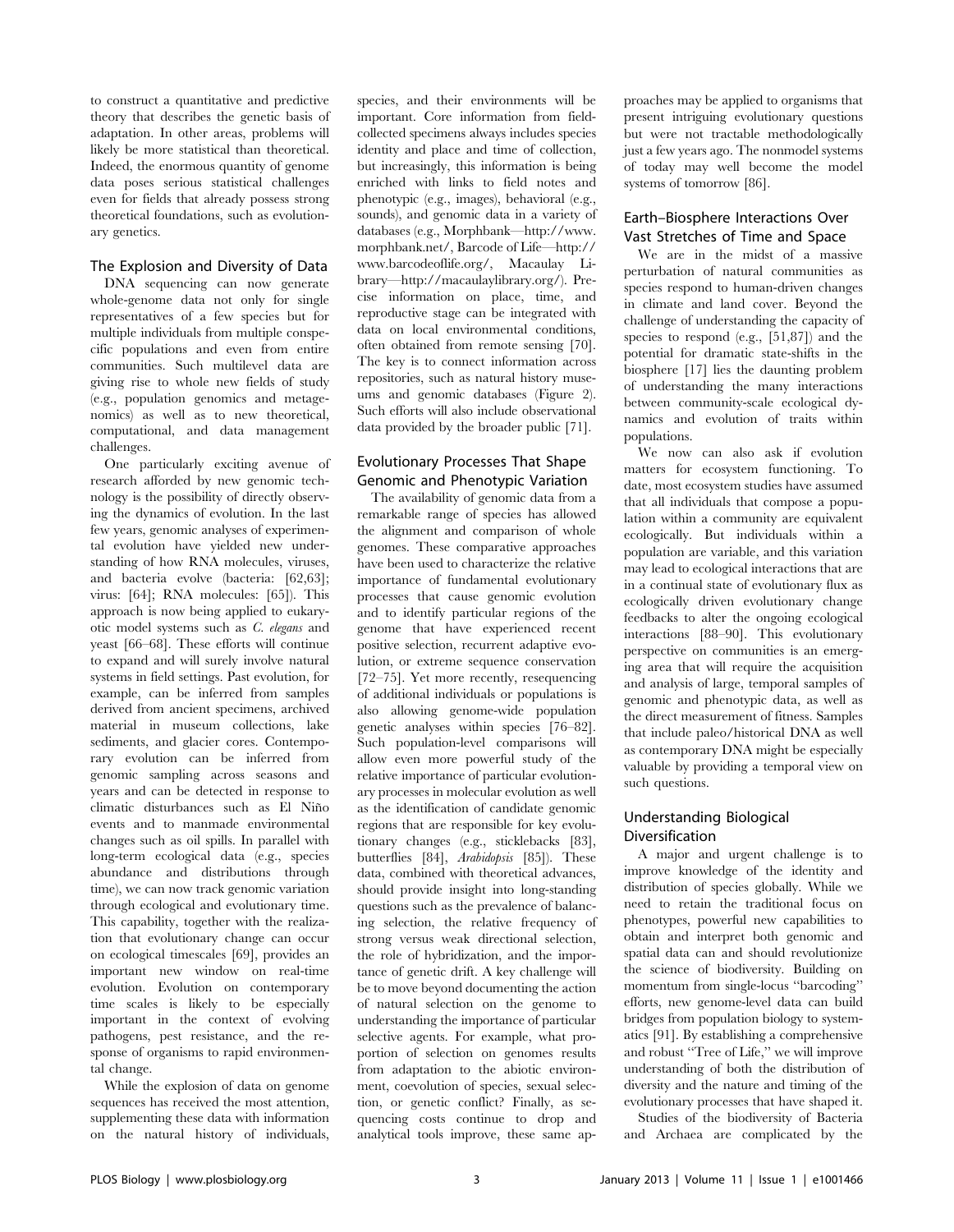

Figure 2. Natural history museum collections are tremendous repositories of specimens and data of many sorts, including phenotypes, tissue samples, vocal recordings, geographic distributions, parasites, and diet. Photo by Jeremiah Trimble, Department of Ornithology, Museum of Comparative Zoology, Harvard University. doi:10.1371/journal.pbio.1001466.g002

widespread occurrence of lateral gene transfer. However, the phylogeny of these organisms and their genes remains critical to understanding their scope, origins, distributions, and change over time [92]. The advent of metagenomic sequencing of environmental microbial communities has revealed greater diversity and flux of genotypes than ever imagined, defying conventional species concepts and presenting a major challenge to applying traditional evolutionary and ecological theory to understanding microbial diversity

[93,94]. Addressing this challenge will be necessary to advance microbial ecology beyond the descriptive stage. Moreover, it is only with such understanding that a natural history of microbes can be developed, leading to more meaningful exploration of genomic structure and function, the origin of novel genes, and increased knowledge of microbial influences at both the global and individual (microbiome) levels.

In addition to documenting biodiversity, more research is needed on the processes that produce this diversity. While research on speciation has seen a resurgence over the last two decades [95–97], new tools including genomic data—can support new approaches for a number of important questions, including discovering genomic signatures underlying the evolution of prezygotic reproductive isolation, and describing how hybridization, contact between incipient species, genome reorganization, and genome duplication, affect speciation.

Understanding the diversification of species and the origin of adaptations poses a number of challenges for evolutionary biologists, including integration of the fossil record with diversification inferred from the relationships among contemporary species; determining the relationship between lineage and phenotypic diversification; understanding the factors that lead to the replacement of clades over time; understanding the occupancy of ecological niche space through evolutionary diversification, adaptive radiation, and extinction; and assessing the role that evolving species interactions play in diversification.

All evolution has an ecological context that is essential to the interpretation of diversification. Consequently, we need to incorporate analyses of the environmental context of evolution, particularly species interactions that are likely to both set limits to diversification and promote evolutionary novelty. For all these reasons, further integration of paleontology with other fields of evolutionary biology, as well as development of genetic-evolutionary research programs on clades with excellent fossil records (e.g., foraminifera, diatoms, mollusks; Figure 3), will be important. More generally, uniting understanding of evolutionary pattern and process will require reductionist studies on evolutionary mechanisms of species formation and phenotypic change, as well as broadly historical studies that incorporate phylogenetic, paleontological, and geological data.

As we address these challenges, the importance of natural history data cannot be overemphasized. Observations on the natural history of organisms, the basic building blocks of more detailed studies of ecology and evolution, are critical if we are to preserve and understand biological diversity [98]. Though few would argue against this point in principle, natural history research is rarely encouraged or supported. Making the acquisition of natural history data an integral part of hypothesis-driven science is now more important than ever.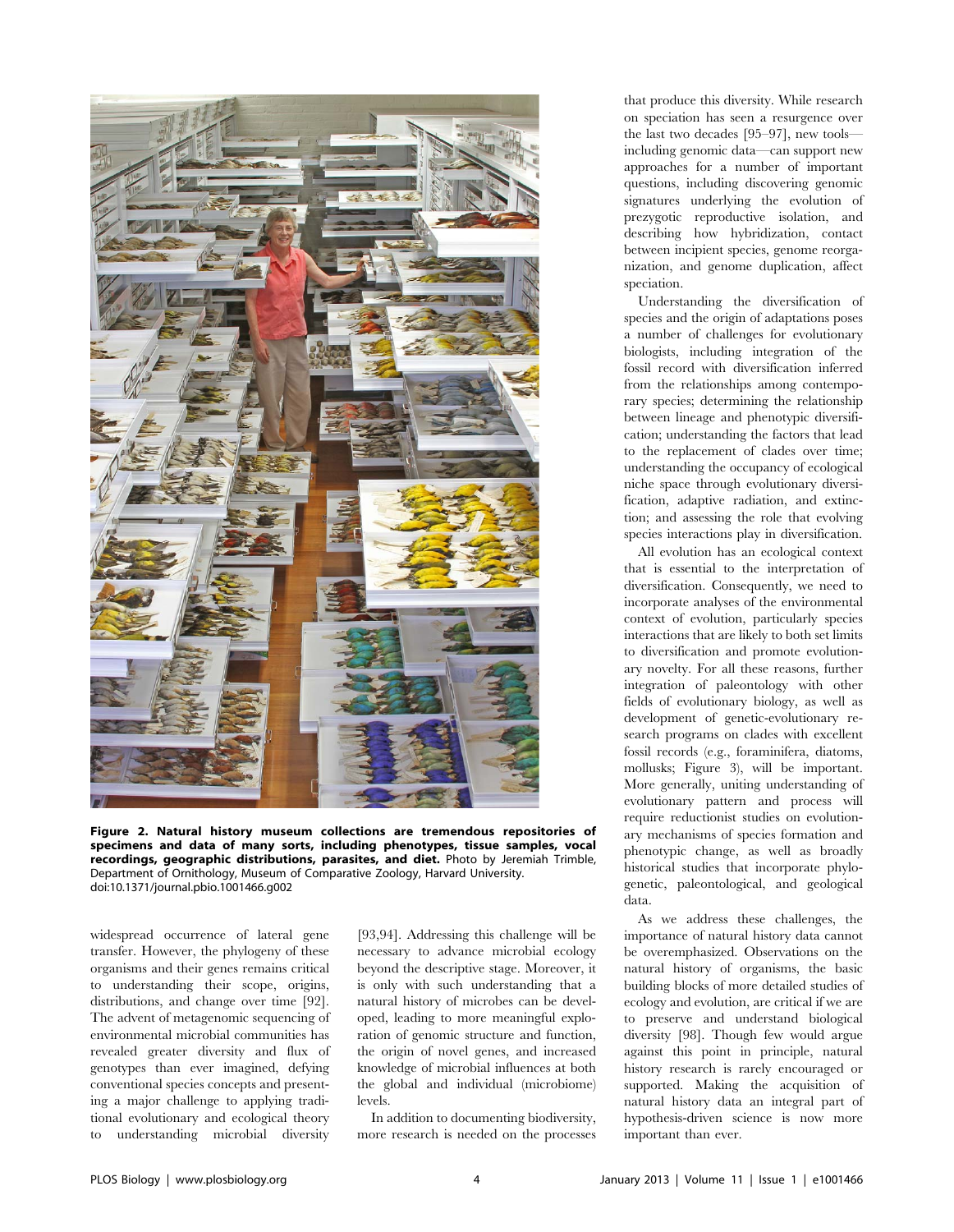

Figure 3. Developing genetic and evolutionary tools for taxa with an extensive fossil record will be an important means of integrating the study of evolutionary pattern and process. Genomic sequence data for stickleback fish is now providing insight into evolutionary patterns, such as the reduction in the pelvic skeleton, manifest both in the fossil record and in extant populations [83]. Photograph courtesy Peter J. Park.

doi:10.1371/journal.pbio.1001466.g003

## Logistical Issues and **Opportunities**

To take full advantage of technological advances, especially the availability of new data types and databases, we must confront several challenges that involve community resources and how we use them. Some challenges concern infrastructure, while others involve aspects of scientific culture. Still others involve how we train the next generation of evolutionary biologists, who will need a better grasp of diverse disciplines—from natural history to developmental biology—as well as bioinformatics skills to handle immense datasets across multiple fields (see Text S1 and also Figure S2).

The infrastructure challenges center on creation of new kinds of databases—for instance, ones that focus on (continuous) phenotypic and not merely (discrete) DNA sequence data—as well as on integration across databases to allow synthesis of very different kinds of data (see Text S2). The cultural challenges center on the need for supporting a climate of scientific openness. Maintaining openness will require evolutionary biologists to make the results of their research available rapidly and in a form that is most useful to their colleagues. The scientific community has already made great strides in this direction (for instance by requiring deposition of data as a condition for publication and by founding open access journals), but additional steps are necessary. We strongly support the movement toward open access for the scientific literature to accelerate research and allow more investigators to participate. We also encourage provision of open software, data and databases, as well as their computational reuse and distillation, as outlined by Lathrop et al. (2011) [99].

These individual and community efforts will be increasingly necessary for development of new research programs and insights.

As noted at the outset, we live in an exciting time for evolutionary biology. The field has embraced the ''omic'' revolution, and answers to many classic questions, which have motivated research for a century, are now within reach. The study of evolution, which in the past was often equated with changes in gene frequencies in populations, has become more holistic and integrative. Researchers are increasingly interested in exploring how interactions among genes, individuals, and environments have shaped the evolutionary process, both at micro- and macrolevels. At the same time, large challenges such as global warming, novel infectious diseases, and threats to biodiversity are increasing, and the opportunity for evolutionary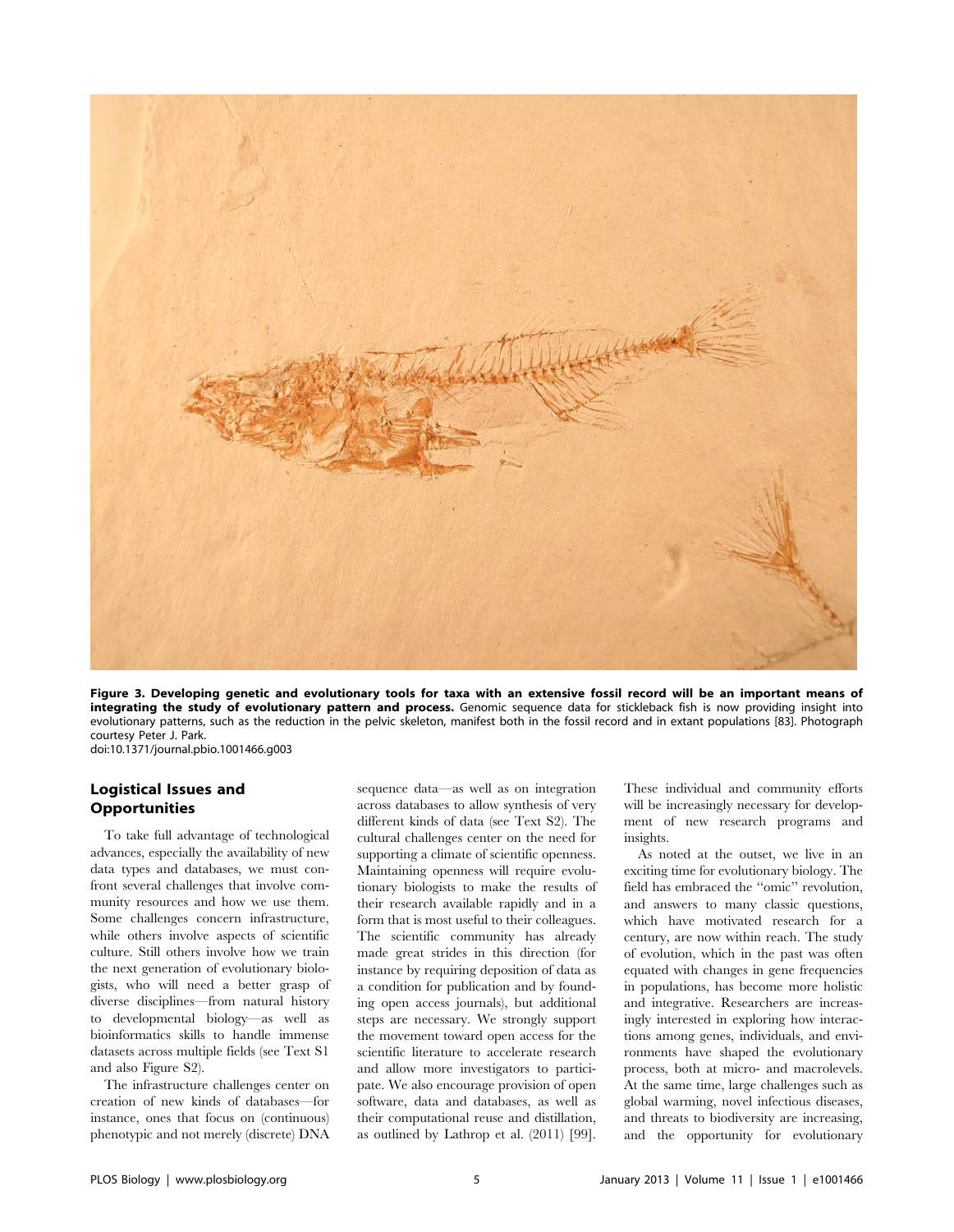## Glossary

Cyberinfrastructure—The research environments that support advanced data acquisition, data storage, data management, data integration, data mining, data visualization, and other computing and information processing services distributed over the Internet beyond the scope of a single institution. In scientific usage, cyberinfrastructure is a technological solution to the problem of efficiently connecting laboratories, data, computers, and people.

Evolutionary developmental biology—The study of the evolution of development, often by the comparative study of gene expression patterns through the course of development in different species.

Evolutionary genetics—Population and quantitative genetics.

Gene network—A flow diagram describing the interactions among genes during development that affect a particular phenotype or set of phenotypes.

Genomics—The study of the entire complement of DNA in organisms (Genome), including is sequence and organization.

GMO-Genetically modified organisms in which the genome has been deliberately changed; transgenic organisms resulting from DNA manipulations.

Lateral (horizontal) gene transfer-Genetic transfer between species, as opposed to vertical gene transmission from parents to offspring in a lineage.

Metadata—Data associated with individual DNA sequences or organismal specimens (e.g., the date and locality where the sample originated, its ecological context, etc.).

Model organism—Organisms whose genome has been sequenced and for which sophisticated tools for genetic manipulation are available.

Natural history-The entire description of an organism, including its phenotype, genome, and ecological context (i.e., abiotic niche as well as its biotic interactions with other species).

Nonmodel organism—Organisms whose genome has not been sequenced and/or for which sophisticated tools for genetic manipulation are not available.

Ontology—The naming of categories, especially of the functions of genes.

Population genetics—The study of the evolutionary forces that change the genetic composition of a population; the discipline is often concerned with evolution at one or a few genetic loci.

Quantitative genetics—The study of the inheritance and evolution of traits that are typically affected by many genetic loci.

**Transgenic tools**—Tools that enable the deliberate transfer of DNA sequences from one organism to another or the deletion or modification of DNA sequences, in every cell, in one organism.

biologists to contribute to their resolution has never been greater.

Realizing the full potential inherent in evolutionary biology is, however, far from assured. The task of integrating evolutionary knowledge within and across scales of biological organization, as discussed above, requires development of many comparative databases and analytical tools. We would do well to collaborate

broadly, cultivating new expertise, and to watch out for the unexpected, as analyses of new kinds of data can reveal that preconceptions are unfounded.

Because most of our science is supported by limited public funds, evolutionary biologists and ecologists should support and participate in efforts to help the public understand the issues and the value of scientific understanding. Science in general and evolutionary science in particular are often politicized, exactly because of their fundamental importance to human society. The next 20 years hold the promise of a golden age for evolutionary biology. Whether we realize that promise depends in part on how effectively we communicate that message.

#### Supporting Information

Figure S1 An example of the enormous phylogenetic trees that soon will represent the norm in phylogenetic analyses. This is the consensus tree of the maximum likelihood phylogenies for 55,473 species of seed plants with the location of significant shifts in species diversification rates marked in red across the tree. Adapted from [4].

(TIF)

Figure S2 The Phenomobile, a remote sensing field buggy, and the Blimp, for remotely imaging an entire field. The Phenomobile integrates a variety of remote sensing technologies for measuring phenotypic variables on many plants simultaneously. The buggy straddles a plot and collects measurements of plant temperature, stress, chemistry, color, size and shape, as well as measures of senescence. The Blimp is designed to image all the plants in an entire field from a height of 30– 80 m using both infrared and digital color cameras. These technologies were developed by David Deery of the High Resolution Plant Phenomics Centre at the Commonwealth Scientific and Industrial Research Organisation in Australia. Photo credit: Carl Davies, CSIRO Plant Industry. (TIF)

Text S1 Training to sustain evolutionary biology.

(DOCX)

Text S2 Infrastructure needs and opportunities in evolutionary biology. (DOCX)

#### Acknowledgments

The workshop that led to this report was funded by the National Science Foundation. We thank the American Society of Naturalists, the Society for the Study of Evolution, and the Society of Systematic Biologists for organizational and planning assistance. Many thanks to Melissa Woolley for invaluable assistance with logistics and manuscript preparation and to M. Bell, J. Borewitz, D. Jablonski, P. Parks, K. Roy, S. Smith, J. Trimble, and A. Weirman for help procuring images.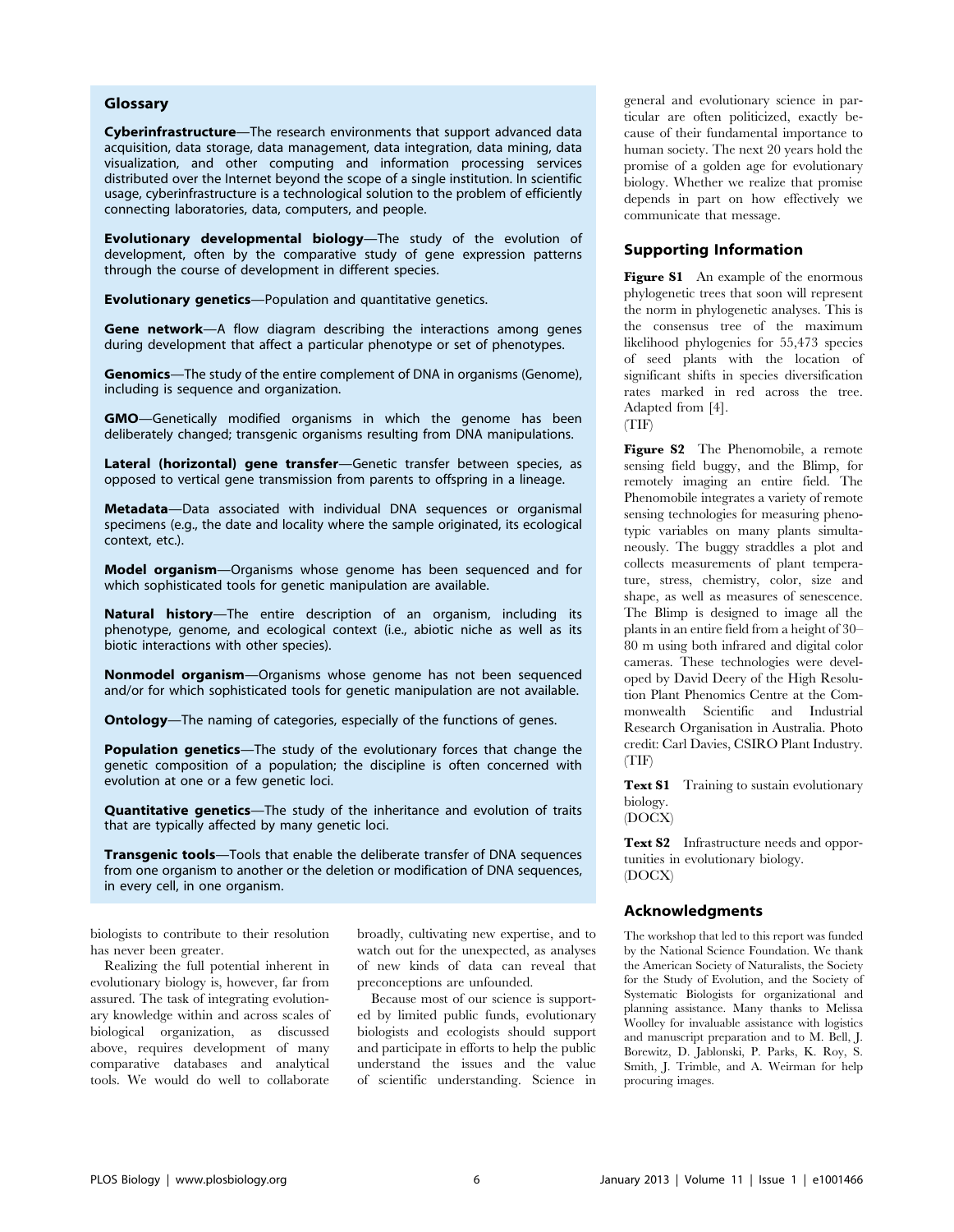#### References

- 1. Wilson EO (2002) The future of life. New York: Alfred A. Knopf.
- 2. Millennium Ecosystem Assessment (2005) Ecosystems and human well-being: synthesis. Washington, DC: Island Press.
- 3. Mindell DP (2006) The evolving world: evolution in everyday life. Cambridge, MA: Harvard University Press.
- 4. Chivian E, Bernstein A (2008) Sustaining life: how human health depends on biodiversity. Oxford; New York: Oxford University Press.
- 5. Held LI Jr (2009) Quirks of human anatomy: an evo-devo look at the human body. Cambridge: Cambridge University Press.
- 6. Nettle D, Harriss L (2003) Genetic and linguistic affinities between human populations in Eurasia and West Africa. Hum Biol 75: 331–344.
- 7. Krause J, Lalueza-Fox C, Orlando L, Enard W, Green RE, et al. (2007) The derived FOXP2 variant of modern humans was shared with Neandertals. Curr Biol 17: 1908–1912.
- 8. Somel M, Liu X, Tang L, Yan Z, Hu H, et al. (2011) MicroRNA-driven developmental remodeling in the brain distinguishes humans from other primates. PLoS Biol 9: e1001214. doi:10.1371/journal.pbio.1001214.
- 9. Levinson SC, Gray RD (2012) Tools from evolutionary biology shed new light on the diversification of languages. Trends Cogn Sci 16: 167–173.
- 10. Oppenheimer S (2012) Out-of-Africa, the peopling of continents and islands: tracing uniparental gene trees across the map. Philos Trans R Soc Lond B Biol Sci 367: 770–784.
- 11. Pagel M (2012) Wired for culture: origins of the human social mind. New York: W.W. Norton & Company.
- 12. National Research Council (US) Committee on a New Biology for the 21st Century: Ensuring the United States Leads the Coming Biology Revolution (2009) A new biology for the 21st century: ensuring the United States leads the coming biology revolution. Washington, DC: National Academies Press. Available: https://download. nap.edu/catalog.php?record\_id = 12764. Accessed May 25, 2012.
- 13. Bull J, Wichman HA (2001) Applied evolution. Annu Rev Ecol Syst 32: 183–217.
- 14. Faith DP, Magallón S, Hendry AP, Conti E, Yahara T, et al. (2010) Ecosystem services: an evolutionary perspective on the links between biodiversity and human well-being. Curr Opin Environ Sustainability 2: 1–9.
- 15. Etterson JR, Shaw RG (2001) Constraint to adaptive evolution in response to global warming. Science 294: 151–154.
- 16. Parmesan C, Yohe G (2003) A globally coherent fingerprint of climate change impacts across natural systems. Nature 421: 37–42.
- 17. Bradshaw W, Holzapfel C (2006) Climate change—evolutionary response to rapid climate change. Science 312: 1477–1478.
- 18. Barnosky AD, Hadly EA, Bascompte J, Berlow E, Brown JH, et al. (2012) Approaching a state-shift in Earth's biosphere. Nature 486: 52–58.
- 19. Parr CS, Guralnick R, Cellinese N, Page RDM (2011) Evolutionary informatics: unifying knowledge about the diversity of life. Trends Ecol Evol  $27 \cdot 94 - 103$
- 20. National Science Foundation (1998) Frontiers in population biology: report of a population biology task force. Arlington, VA: National Science Foundation.
- 21. National Science Foundation (2005) Frontiers in evolutionary biology. Arlington, VA: National Science Foundation.
- 22. Robinson GE, Banks JA, Padilla DK, Burggren WW, Cohen CS, et al. (2011) Empowering 21<sup>st</sup> century biology. Bioscience 60: 923–930.
- 23. National Research Council. 2010. Research at the intersection of the physical and life sciences. Washington, DC: National Academies Press.
- 24. Nesse RM, Stearns SC (2008). The great opportunity: evolutionary applications to medicine and public health. Evol Appl 1: 28–48.
- 25. Gluckman P, Beedle A, Hanson M (2009) Principles of evolutionary medicine. Oxford; New York: Oxford University Press.
- 26. Antolin MF, Jenkins KP, Bergstrom CT, Crespi BT, De S, et al. (2012) Evolution and medicine in undergraduate education: a prescription for all biology students. Evolution 66(6): 1991–2006.
- 27. Blasco M (2005) Telomeres and human disease: ageing, cancer and beyond. Nat Rev Genet 6: 611–622.
- 28. Dam E, Quercia R, Glass B, Descamps D, Launay O, et al. (2009) Gag mutations strongly contribute to HIV-1 resistance to protease inhibitors in highly drug-experienced patients besides compensating for fitness loss. PLoS Pathog 5: e1000345. doi:10.1371/journal. ppat.1000345
- 29. Wood N, Bhattacharya T, Keele BF, Giorgi E, Liu M, et al. (2009) HIV evolution in early infection: selection pressures, patterns of insertion and deletion, and the impact of APOBEC. PLoS Pathog 5: e1000414. doi:10.1371/journal. ppat.1000414
- 30. Neher RA, Leitner T (2010) Recombination rate and selection strength in HIV intra-patient evolution. PLoS Comput Biol 6: e1000660. doi:10.1371/journal.pcbi.1000660
- 31. Davies J, Davies D (2010) Origins and evolution of antibiotic resistance. Microbiol Mol Biol Rev 74: 417–433.
- 32. Hendry AP, Kinnison MT, Heino M, Day T, Smith TB, et al. (2011) Evolutionary principles and their practical application. Evol Appl 4: 159– 183. doi:10.1111/j.1752-4571.2010.00165.x.
- 33. Rambaut A, Pybus OG, Nelson MI, Viboud C, Taubenberger JK, et al. (2008) The genomic and epidemiological dynamics of human influenza A virus. Nature 453: 615–619.
- 34. Read AF, Lynch PA, Thomas MB (2009) How to make evolution-proof insecticides for malaria control. PLoS Biol 7: e1000058. doi:10.1371/ journal.pbio.1000058
- 35. Costello EK, Stagaman K, Dethlefsen L, Bohannan BJM, Relman DA (2012) The application of ecological theory toward an understanding of the human microbiome. Science 336: 1255–1262.
- 36. Kingsbury N (2009) Hybrid: the history and science of plant breeding. Chicago: University of
- Chicago Press. 512 p. 37. Harlander S (2002) The evolution of modern agriculture and its future with biotechnology. J Am Coll Nutr 21: 161S–165S.
- 38. Garcia MA, Altieri MA (2005) Transgenic crops: implications for biodiversity and sustainable agriculture. Bull Sci Technol Soc 25: 335–353.
- 39. Moritz C (2002) Strategies to protect biological diversity and the evolutionary processes that sustain it. Syst Biol 51: 238–254.
- 40. Allendorf FW, Hohenlohe PA, Luikart G (2010) Genomics and the future of conservation genetics. Nat Rev Genet 11: 697–709.
- 41. Hendry AP, Lohmann LG, Conti E, Cracraft J, Crandall KA, et al. (2010) Evolutionary biology in biodiversity science, conservation, and policy: a call to action. Evolution 64: 1517–1528.
- 42. Thomassen HA, Fuller T, Buermann W, Mila B, Kieswetter CM, et al. (2011) Mapping evolutionary process: a multi-taxa approach to conservation prioritization. Evol Appl 4: 397–413.
- 43. Purvis A, Hector A (2000) Getting the measure of biodiversity. Nature 405: 212–219.
- 44. Graham CH, Ferrier S, Huettman F, Moritz C, Peterson AT (2004) New developments in museum-based informatics and applications in biodiversity analysis. Trends Ecol Evol 19: 497–503.
- 45. Forest F, Greyner R, Rouget M, Davies TJ, Cowling RM, et al. (2007) Preserving the evolutionary potential of floras in biodiversity hotspots. Nature 445: 757–760.
- 46. Kolbe JJ, Glor RE, Schettino LR, Lara AC, Larson A (2004) Genetic variation increases during biological invasion by a Cuban lizard. Nature 431: 177–181.
- 47. Estoup A, Guillemaud T (2010) Reconstructing routes of invasion using genetic data: why, how and so what? Mol Ecol 19: 4113–4130.
- 48. Miller JT, Murphy DJ, Brown GK, Richardson DM, Gonzalez-Orozco CE (2011) The evolution and phylogenetic placement of invasive Australian Acacia species. Divers Distrib 17: 848–860.
- 49. Gould F, Magori K, Huang Y (2006) Genetic strategies for controlling mosquito-borne diseases. Am Sci 94: 238–246.
- 50. Roderick GK, Hufbauer RA, Navajas M (2012) Evolution and biological control. Evol Appl.
- 51. Cardinale BJ, Duffy JE, Gonzalez A, Hooper DU, Perrings C, et al. (2012) Biodiversity loss and its impact on humanity. Nature 486: 59–67.
- 52. Hoffmann AA, Sgro CM (2011) Climate change and evolutionary adaptation. Nature 470: 479– 485.
- 53. Poli R, Langdon WB, McPhee NF (2008) A field guide to genetic programming. Available: http:// dces.essex.ac.uk/staff/rpoli/gp-field-guide/A\_ Field\_Guide\_to\_Genetic\_Programming.pdf. Accessed May 22, 2012.
- 54. Chiong R, Weise T, Michalewicz Z (2011) Variants of evolutionary algorithms for real-world applications. New York: Springer-Verlag.
- 55. Kicinger R, Arciszewski T, De Jong K (2005) Evolutionary computation and structural design: a survey of the state-of-the-art. Comput Struct 83: 1943–1978.
- 56. Arciszewski T, Cornell J (2006) Intelligent computing in engineering and architecture. Lecture Notes in Computer Science 4200: 32–53.
- 57. Kusiak A, Zheng H (2010) Optimization of wind turbine energy and power factor with an evolutionary computation algorithm. Energy 35: 1324–1332.
- 58. Byrne J, Fenton M, Hemberg E, McDermott J, O'Neill M, et al. (2011) Combining structural analysis and multi-objective criteria for evolutionary architectural design. In: Di Chio C, et al. editors. Applications of evolutionary computation: EvoApplications 2011: EvoCOMNET, Evo-FIN, EvoHOT, EvoMUSART, EvoSTIM, and EvoTRANSLOG, Torino, Italy, April 27–29, 2011, Proceedings, Part II.
- 59. Rocha M, Sousa P, Cortez P, Rio M (2011) Quality of service constrained routing optimization using Evolutionary Computation. Appl Soft Comput 11: 356–364.
- Triggs C, Buckleton J (2002) Logical implications of applying the principles of population genetics to the interpretation of DNA profiling evidence. Forensic Sci Int 128: 108–114.
- 61. Metzker ML, Mindell DP, Liu X-M, Ptak RG, Gibbs RA (2002) Molecular evidence of HIV-1 transmission in a U.S. criminal case. Proc Natl Acad Sci U S A 99: 14292–14297.
- 62. Barrick JE, Yu DS, Yoon SH, Jeong H, Oh TK, et al. (2009) Genome evolution and adaptation in a long-term experiment with Escherichia coli. Nature 461: 1243–1247.
- 63. Blount ZD, Borland CZ, Lenski RE (2008) Historical contingency and the evolution of a key innovation in an experimental population of Escherichia coli. Proc Natl Acad Sci U S A 105: 7899–7906.
- 64. Paterson S, Vogwill T, Buckling A, Benmayor R, Spiers AJ, et al. (2010) Antagonistic coevolution accelerates molecular evolution. Nature 464: 275–278.
- 65. Hayden EJ, Ferrada E, Wagner A (2011) Cryptic genetic variation promotes rapid evolutionary